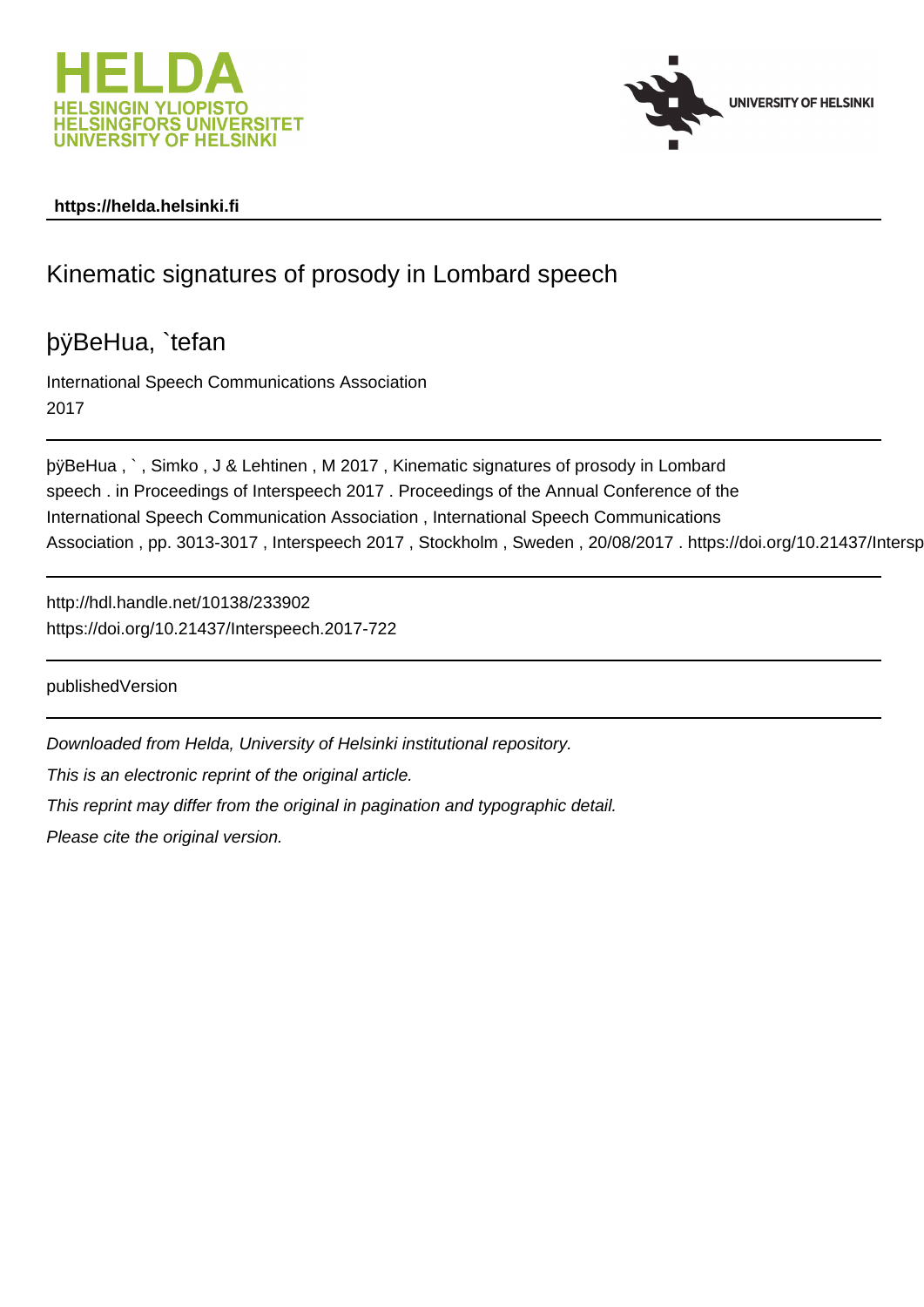

## **Kinematic signatures of prosody in Lombard speech**

 $\check{S}$ tefan Beňuš<sup>1</sup>, Juraj Šimko<sup>2</sup>, Mona Lehtinen<sup>2</sup>

<sup>1</sup>Constantine the Philosopher University in Nitra, Slovakia, II SAS, Bratislava, Slovakia 2 University of Helsinki, Finland

sbenus@ukf.sk, juraj.simko@helsinki.fi, mona.lehtinen@helsinki.fi

### **Abstract**

Human spoken interactions are embodied and situated. Better understanding of the restrictions and affordances this embodiment and situational awareness has on human speech informs the quest for more natural models of human-machine spoken interactions. Here we examine the articulatory realization of communicative meanings expressed through f0 falling and rising prosodic boundaries in quiet and noisy conditions. Our data show that 1) the effect of environmental noise is more robustly present in the post-boundary than the pre-boundary movements, 2) f0 falls and rises are only weakly differentiated in supra-laryngeal articulation and differ minimally in their response to noise, 3) individual speakers find different solutions for achieving the communicative goals, and 4) lip movements are affected by noise and boundary type more than the tongue movements.

**Index Terms**: prosodic boundaries, Lombard speech, Slovak

## **1. Introduction**

Understanding the encoding and decoding of communicative intensions through the variation in prosody is an ongoing long term goal of speech research. The present paper contributes to this overall goal by examining the articulatory correlates of prosodic boundary types when speech is produced in ambient noise. We are interested in the interplay between the linguistic and environmental requirements on the realization of prosody and in particular in the individual strategies how to find solutions to competing demands and achieve communicative goals. We thus wish to contribute to better understanding of situational awareness of humans regarding ambient noise and communicative intentions so that human-like qualities of automatic dialogue systems might be further improved.

Articulatory kinematics help us understand the effects of linguistic structure on the phonetic realizations; e.g. [1][2]. In lip kinematics, [3] found that structurally different prosodic positions are realized with different kinematic patterns, and that modelling this variation dynamically requires the interplay of multiple parameters. [4] explored how the degree of disjuncture of strong prosodic boundaries (IPs) is realized by the tongue's articulatory movements in the vicinity of these boundaries and subsequently examined the perceptual relevance of such articulatory signatures of prosodic strength. The variability of IP boundary strength was not syntactically motivated. They observed fine-grained, systematic, but individually different, strategies for communicating the boundary strength in the pre-, and especially cross-, boundary material, and corresponding perception of boundary strength expressed with these cues.

In a series of studies, [5],[6] explored the effects of babble noise on the prosodic realization in Slovak. Analyzing *global* articulatory adjustment of speakers to increasing levels of noise, [6] found support for the hypothesis that prosodically-driven hyper-articulation in noisy conditions is primarily effected by the less physiologically constrained lip-jaw system while the tongue provides the compensation for the increased f0 and lipjaw movements stabilizing thus segmental contrasts in hyperarticulated speech. Analyzing the *local* durational and f0 correlates of the falling and rising prosodic boundaries and their hyper-articulation due to ambient noise, [5] found that 1) the realization of the falls and rises in quiet condition provides affordances for the patterns of strengthening in noise, and 2) falls were more strengthened than rises in f0 measures (height, range, cross-boundary reset) and pre-boundary lengthening, while cross-boundary pause length showed a weakening effect. Interestingly, the only articulatory measure considered in that study, jaw displacement, did not show any consistent effect.

Given the review above and advances in understanding the effect of Lombard speech on intelligibility [7-9], our goal in this paper is two-fold. First, we are interested in how individual speakers cope with the complex demands of communicating in noise and at the same time differentiating the falls from rises. Do they behave uniformly or do they find different solutions for this complex requirements? Second, the effects of ambient noise on prosodic changes associated with specific communicative needs such as signaling information structure have been investigated only in a limited scope [10]. We thus expand existing understanding of the production of prosodic variation by including both the lip and the tongue kinematics, comparison of boundaries with similar strength but clearly contrasting pragmatic meanings (falls vs. rises), and offer data of a less researched language (Slovak) that complement previous studies of global articulatory and local acoustic signatures of prosodic structure contributing to the picture of the cognitive system underlying the prosodic variation.

## **2. Methods**

Data for this study come from the audio and electromagnetic (EMA) recordings of 5 Slovak speakers (3F, 2M) described in full in [5],[6]. Briefly, subjects read 12 balanced sentences designed to elicit one weak and two strong (Fall, Rise) boundaries in  $V_0C_1\#V_1bV_2$  ( $V_0 \in \{[a:], [i:]\}, C_1 \in \{[m], [n]\},$  $V_1 \in \{ [a], [i] \}, V_2 \in \{ [i], [a] \}$  such that the V-to-V transitions always included different vowels. In this paper we analyze the subset of that data where  $C_1 = [m]$  and the boundary is Fall or Rise: sequences […a:m#iba…] and […i:m#abi…]. In both sequences the pre-boundary rhyme is lexically stressed, realized with a pitch accent, and the segmental material in the vicinity of the boundary is identical for the Rises and Falls.

Subjects produced sentences in randomized blocks differentiated by the volume level of multi-speaker babble noise (mean f0 175Hz) administered over the headphones. In the reference block (quiet) subjects spoke naturally without any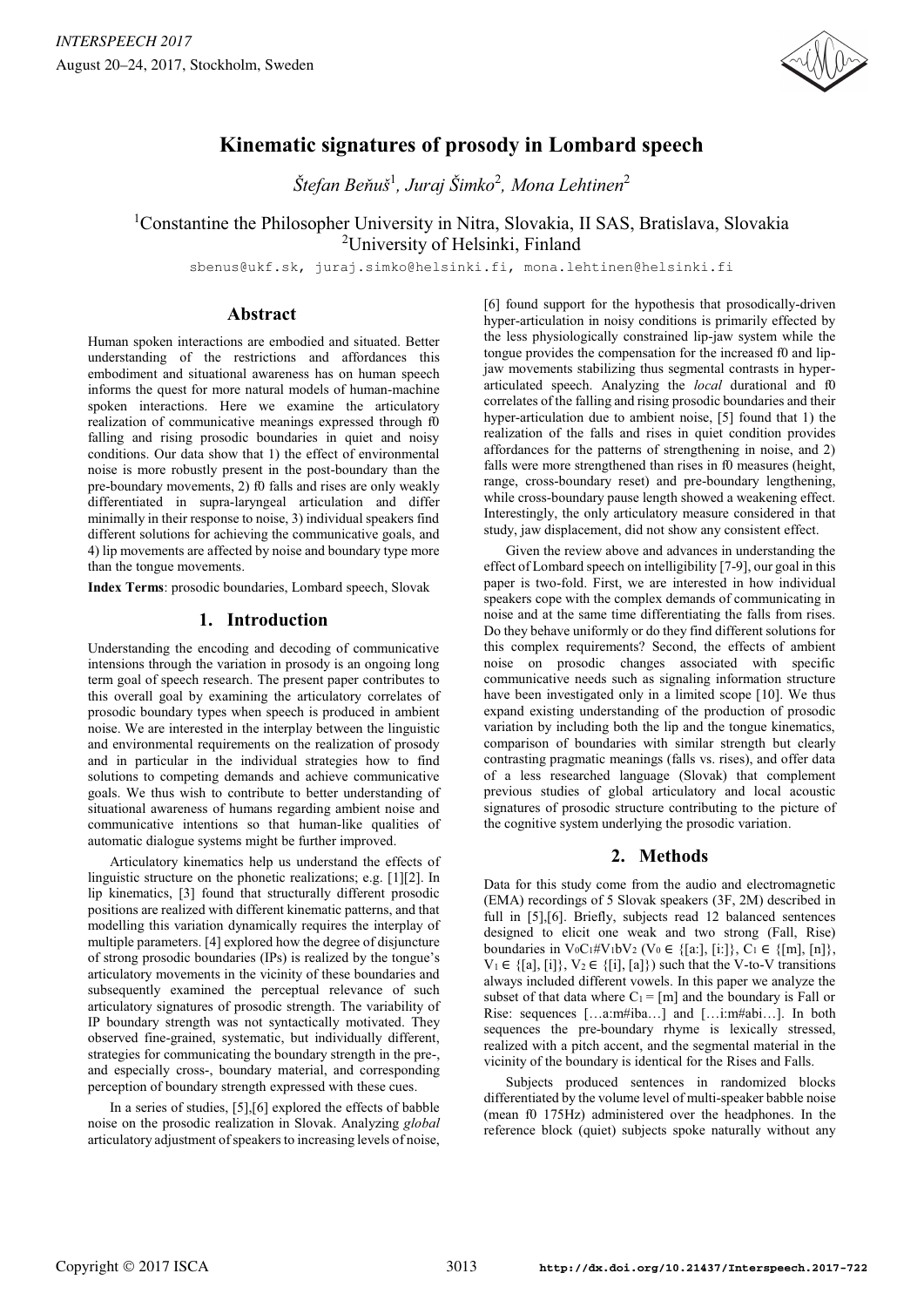noise or headphones. Three dB(A) levels of noise were used – 60, 70, and 80 dB – plus two other conditions eliciting extreme hypo- and hyper-articulation. Only quiet and 80dB conditions are analyzed in this paper.

Here we focus on the articulatory realization of the boundaries observable in 2D kinematic trajectories of sensors attached to the active articulators (lips, jaw, tongue) extracted after correcting for head movements. Three movements are used here: pre-boundary m-closing (*Mcl*, i:m#, a;m#), and two post-boundary ones: b-closing (*Bcl*, #ib(a), #ab(i)) and V<sub>1</sub>-V<sub>2</sub>transition (*V2V*, #i(b)a, #a(b)i). *Mcl* and *Bcl* are assessed from the Lip Aperture (LA) variable between the two lip sensors and are defined by the kinematic landmarks of appropriate local minima in LA velocity profiles. The vocalic transition movement is defined similarly and based on the first principal component of the movement of the sensor attached to the tongue body. For each of the three movements, we consider its displacement (*Disp*), duration (*Dur*), and peak velocity (*PV*).

These kinematic variables are calculated after applying the normalization procedure for each movement described in [6]. *hh-index* is the trajectory of each movement in noise conditions relative to the average trajectory length for the same articulator for the same sentence uttered in the quiet condition. Hence, *hhindex* captures the situated relative responsiveness of individual articulators to given external conditions.

The primary independent variables of interest thus include two levels of noise (quiet vs. 80dB) and two types of strong prosodic boundary (Rise vs. Fall) in 558 tokens (2 sequences, 2 boundaries, 2 noise conditions, 10 or 20 repetitions per subject).

#### **3. Results**

We present first the overall patterns in the effect of Lombard noise and prosodic boundary on articulatory variables (mixedeffects modelling, individual subjects as random factors). Then we analyze the data in a speaker-dependent fashion to gauge the robustness of the patterns and potential individual solutions for the requirements imposed in the experimental procedure.

#### **3.1. General patterns**

The results of linear mixed effects modelling for the effects of noise ( $2<sup>nd</sup>$  column), boundary ( $3<sup>rd</sup>$  column) and their interaction (4th column) in the 9 dependent variables are summarized in Table 1. The data show a significant effect of noise on the displacement and velocity of the movements in the postboundary domain (Bcl, V2V). These movements are more displaced and faster in noise than in quiet. The normalizing procedure in creating *hh-index* derived measures allows for assessing the sizes of the effect; e.g. m-closing displacement is greater in 80dB noise than in quiet by 25% on average. The comparison of Bcl and V2V shows that lip aperture in b-closing expands and fastens by almost 50% whereas the tongue vocalic transitions are expanded and faster by 7% only.

Finally, the interdependencies among the kinematic measures can be observed. For example, people robustly increase lip aperture in noise for post-boundary vowels (47% Bcl-Disp) and since this movement is minimally lengthened (6% Bcl-Dur), this expansion is carried out primarily by increasing velocity (46% Bcl-PV). The pre-boundary m-closing movement is expanded and faster to a smaller extent than the post-boundary one, but duration is lengthened more.

The pre-boundary m-closing movement is on average slightly expanded, longer and faster, but this effect does not reach significance. Similarly, all three movement durations yield positive estimates, being longer in noise than in quiet, but not significantly so. Both observations might be tied to variation among speakers and will be taken up in Section 3.2.

| Table 1: Model estimates: effect of Noise (quiet vs. 80),  |
|------------------------------------------------------------|
| Boundary (Fall vs. Rise) and their interaction on          |
| dependent variables; '*' is significant at $p < 0.05$ , '' |
| tendency at $p < 0.1$ .                                    |

| DepVar                | Noise |          | <b>Boundary</b> |         | Noise x         |          |
|-----------------------|-------|----------|-----------------|---------|-----------------|----------|
| hh-norm               | (80)  |          | (Fall)          |         | <b>Boundary</b> |          |
| <b>Mcl-Disp</b>       | 0,25  | $2,71$ ? | $-0.13$         | $-1,82$ |                 |          |
| <b>Bcl-Disp</b>       | 0.47  | $4,53*$  | 0,23            | $4,73*$ |                 |          |
| V <sub>2</sub> V-Disp | 0,07  | $3.68*$  | 0,07            | 1,56    |                 |          |
| Mcl-Dur               | 0,12  | 2,38     | 0,06            | 1,08    |                 |          |
| <b>Bel-Dur</b>        | 0,06  | 1,93     | $-0.01$         | $-0.46$ |                 |          |
| V2V-Dur               | 0.03  | 0.96     | 0,04            | 1,11    |                 |          |
| Mcl-PV                | 0,16  | 1,18     | $-0.14$         | $-2,28$ |                 |          |
| <b>Bcl-PV</b>         | 0,46  | $4,74*$  | 0,16            | $6,17*$ |                 |          |
| V2V-PV                | 0.07  | $3,21*$  | 0.08            | 2,16    | -0.06           | $-3.19*$ |

The pattern in differentiating Rises and Falls is more complex. Note that we expect either a similar effect of noise on them (both are IP boundaries with similar strengths), or the pattern showing slight strengthening of Falls compared to Rises (reflecting the f0 strengthening for Falls observed in [5]). First, if we consider the pattern in 80dB as 'strengthening', then Falls, compared to Rises, are stronger boundaries. The post-boundary b-closing is significantly more expanded and faster, and vocalic trajectory is also expanded and faster by similar increase when compared to the difference between quiet and 80dB noise (7% and 8% respectively), but this did not reach significance.

Second, Falls are slightly lengthened compared to Rises, but in pre-boundary domain Falls tend to be less displaced, and slower than Rises (negative, albeit non-significant values for Mcl-Disp and Mcl-PV) whereas Falls in the post-boundary movements (Bcl, V2V) are more displaced and faster. Hence, the communicative value associated primarily with f0 contours (Falls vs. Rise) is realized articulatorily asymmetrically regarding the pre- and post-boundary strengthening.

Finally, the interaction between the two factors obtain only in a single case (V2V-PV). Hence, the effects of increased noise and boundary are additive for most of the variables and there is minimal difference in how Falls and Rises respond to noise.

#### **3.2. Individual patterns**

Several patterns in the overall model did not reach significance and we suspected high individual variation among the speakers. We now look at individual speakers' resolving the requirements to convey boundary type in noise. Figure 1 shows the data and the caption explains the illustrations.

#### *3.2.1. Response to noise*

In the left panels, a group of speakers S4, S5 and S6 behaves very similarly in adjusting their lip articulation to ambient noise increase in both pre- and post-boundary consonants. They all expand the movement trajectory (S5 to a significantly greater degree than S4 and S6), but only minimally increase the duration (although this relative expansion is significant for S5 in both consonants and for S4 post-boundary). Although qualitatively similar, the relative expansion of kinematic measures, in particular for displacement and peak velocity is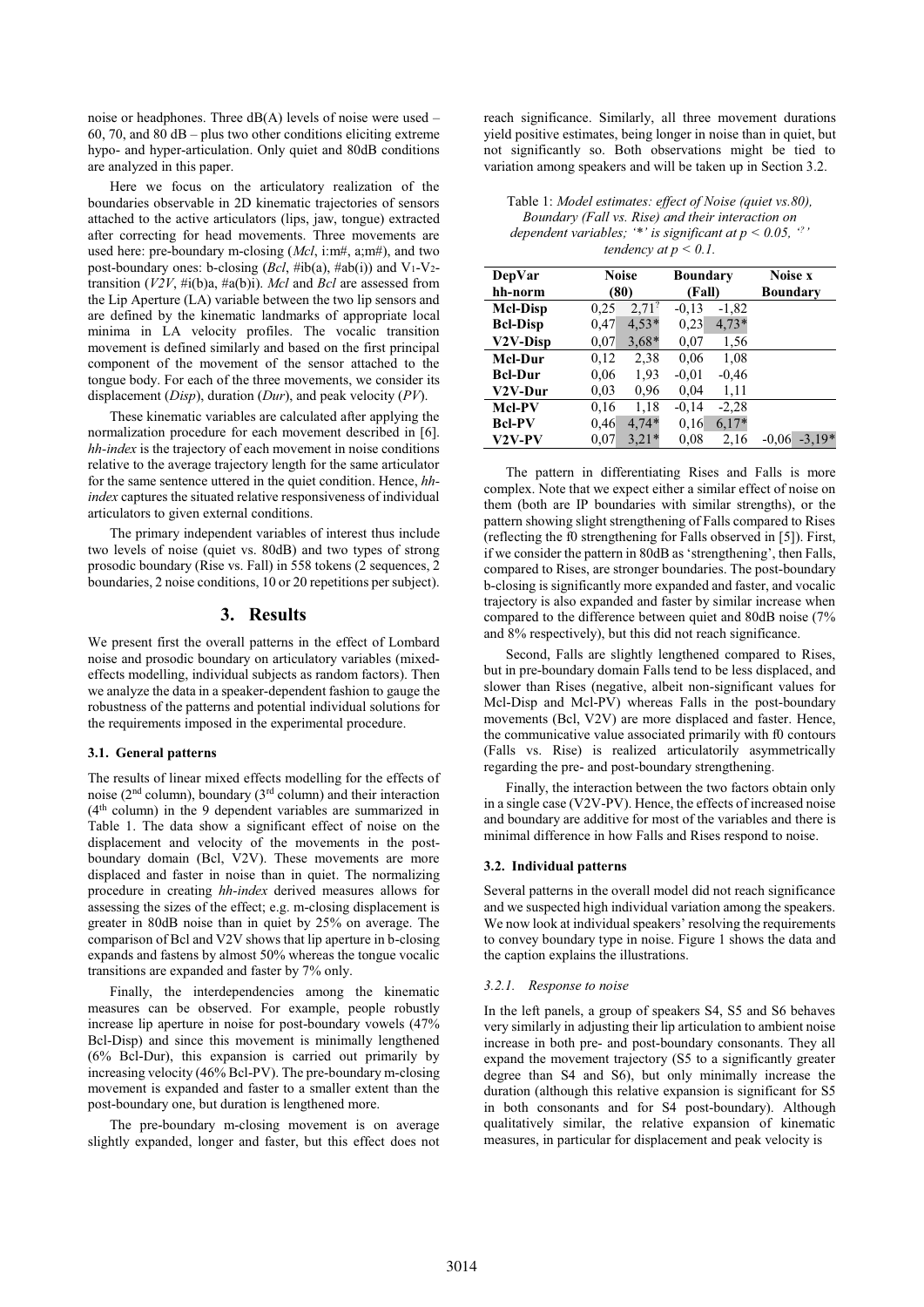

Figure 1: *Estimates of individual subjects' response of displacement, duration, and peak velocity to increased noise (left panels) and Fall (vs. Rise, right panels) in m-closing (top left), b-closing (top-right) and the vocalic transition (bottom). Dotted lines illustrate the intervals of non-significant variation and U-shaped symbols group subjects with non-significant differences among themselves; vertical for the x-axis and horizontal for the y-axis.* 

greater post- than pre-boundary as can be seen by comparing the scales on the x-axes.

Speaker S1, on the other hand, shows no effect for postboundary condition and minimal, albeit significant, relative increase in movement duration and displacement pre-boundary.



Speaker S2 behaves almost identically to S1 in pre-boundary (although her lengthening is significantly greater than for S1 and she consequently significantly decreases peak-velocity of the pre-boundary lip closing). Post-boundary, however, S2 is similar to S4—S6 with significant trajectory expansion and peak velocity increase in ambient noise.

Overall, the kinematics of the vocalic lingual movement is less sensitive to the ambient noise than that of the lip closures. Speakers S2, S4 and S5 significantly expand and prolong their movement (besides the S2-S4 difference in displacement, S2, S4 and S5 behave uniformly). Interestingly, all these speakers have shown post-boundary sensitivity to noise also in b-closing, however, for the consonantal gesture this sensitivity is due to displacement and peak velocity, whereas for the vowel, the peak velocity does not increase in noise and the greater extent is achieved by significant temporal expansion despite the assumed physiological constraints in prolonging [b].

Speaker S1 shows no significant effect of noise on the lingual gestures. Speaker S6, however, shows somewhat different pattern from the other speakers with no significant increase of the movement extent but significant temporal shortening and consequently greater peak velocity in noise compared to quiet (the peak velocity increase, although significant, is not significantly different from S1 and S4).

#### *3.2.2. Boundary patterns*

As suggested by the mixed effect models, all speakers very similarly differentiate the boundary type by articulatory strengthening expanding trajectory and increasing peak velocity – for post-boundary lip closure in Falls compared to Rises. On the other hand, duration of this gesture is not significantly different between Falls and Rises. In fact, there are no significant differences for the relative change in the kinematic characteristics between the speakers for this gesture (although the relative increase in trajectory for Falls is not significant for S1 and the peak velocity increase for S1 and S2).

In contrast, pre-boundary, the consonantal closure in the stronger Fall boundary does not have relatively greater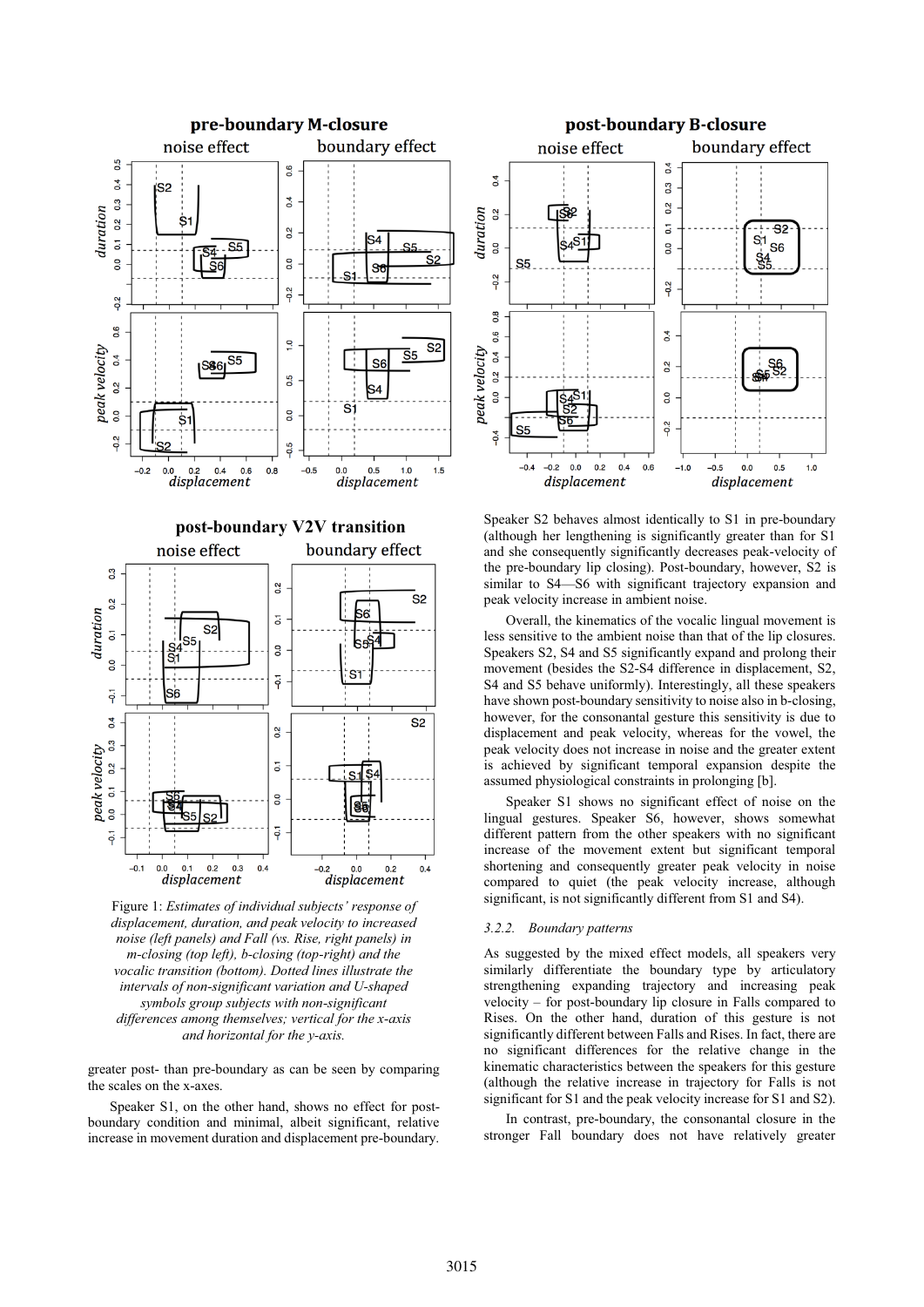duration; for S5, the gesture is actually significantly spatially smaller in Falls than Rises; for all other speakers there is no significant difference in gesture duration. For S5 this preboundary weakening of the stronger boundary is accompanied by significant relative decrease in peak velocity but not duration. Speakers S2 and S6, on the other hand, have significantly longer gestures in Falls compared to Rises, speaker S6 consequently significantly decreases its peak velocity in Falls (for S2 this decrease fails to reach significance, although it is not significantly different from S6). S1 and S4 do not significantly differentiate the pre-boundary gesture in any kinematic characteristic between the two boundaries.

The behavior of speakers in differentiating the boundary type by characteristics of the vocalic gesture is particularly inconsistent. First of all, S2 differs from all speakers both qualitatively and quantitatively by the rather substantially greater trajectory, duration and peak velocity in Falls than in Rises (although the difference in durational expansion is not significantly different from that of S6). For S5, there is no significant difference between the boundaries in the lingual gesture. Speaker S6 uses significantly temporally longer, but neither faster nor spatially greater, gesture in Falls. For S1, the tongue movement is significantly shorter and faster in Falls than in Rises. Finally, for S4, the gesture in Falls is significantly spatially greater that in Rises (although this increase is not significantly different from S5 and S6) and faster (again, however, not significantly more so that for S5).

#### *3.2.3. Interactions*

There are 7 significant interactions (out of 45 models overall) between the noise and boundary effects, all for speakers S2 and S5 with the quantitatively strongest effect of noise. All interaction effects are negative; therefore the noise effect in Falls is relatively smaller than additive effect of both noise and boundary. When the main boundary effect is positive this means that noise simply lessens the strength of the boundary effect in the loud condition; this is the case for S5's vowel displacement and S2's b-closing displacement and peak velocity. For vowel peak velocity measure (for both S2 and S5; this is the only case when the interaction is significant in the mixed effect models) the interaction in fact reverses the sign of the boundary effect: in quiet the peak velocity is greater in Falls than Rises, in 80 dB it is the other way around. For the mclosing displacement and peak velocity for S5 the boundary main effect is negative, meaning that the relative decrease in these measures in Falls is further magnified in 80 dB noise.

Finally, counting the significant post-hoc differences, speakers are less consistent in their response to noise (41 out of 120 between-subjects differences are non-significant) than to Boundary (69/120). This, appended with few interactions, suggests that the linguistic communicative requirement (Fall vs. Rise) is produced more consistently than the para-linguistic response to noise. This is despite the fact that the overall response to noise tends to be more uniform (all positive values in Table 1) than expressing continuation and finality.

## **4. Discussion & Conclusions**

We set out to explore the response of the articulatory system to the communicative requirements to convey finality or continuation (Fall vs. Rise) in quiet and noisy environments. Our results show several patterns. First, lip movements are affected by noise and boundary type more than the tongue movements. This may stem from the distance of the movement from the boundary in our stimuli (B-cl being closer than V2V) and is in line with a positive relationship between the effect of boundary strength on movement's realization and the distance of the movement from the boundary [11]. However, it might also be due to the greater restrictions of the tongue movement compared to the lips for expressing prosodic meanings [6].

Second, systematic general patterns arise from the consistency of individual speakers, and the absence of such patterns is due to either the lack of the effect in the speaker's behavior or the systematic differences among the several possibilities available to the subjects for resolving the communicative requirements. We found evidence for all three situations in our data. Cuing the boundary type in postboundary b-closing movement illustrates the general systematic pattern followed by all speakers. Pre-boundary m-closing and its response to noise shows the pattern where subjects follow consistent but significantly different strategies, which results in the overall absence of the significant pattern across subjects.

Third, the most consistent strengthening for both noise and falling boundary type are shown in the post-boundary material, and, with the displacement and velocity rather than duration of the movement. This contrasts somewhat with [4] who found cross-boundary movements the most robust. (Labeling our cross-boundary m-opening was less reliable than the other three movements and is thus not included in the results, but available data show a similar effect sizes as post-boundary b-closing.)

Note that pre-boundary positions in our stimuli are pitch accented, and crucial for conveying the Fall/Rise meaning, whereas post-boundary ones are commonly prosodically nonprominent. Hence, the lack of strong linguistic constraints in the post-boundary material might facilitate the greater affordance for its response to situated communicative needs. Relatedly, noise affects the articulatory signatures of prosodic boundaries more than the boundary type and thus the boundaries are realized more consistently. This again might be construed as evidence for the greater constraints of the linguistic requirements (Fall/Rise) than environment (noise) on the variability in the prosodic system.

Also, [3] observed that accenting results in movements that are "simply bigger in all ways – in distance, time, and speed whereas boundary-induced strengthening effects are evident in longer, but not necessarily faster, articulation in both domaininitial and domain-final positions." In our data, noise-induced strengthening in the vicinity of boundaries tends to be 'bigger in all ways' but with a systematic pattern (greatest spatial expansion, smaller durational lengthening, and medium velocity increase) and consistent subject differences. It seems that noise-induced strengthening of prosodic boundaries is neither like accent- nor like boundary- strengthening.

Fourth, corroborating [4]'s observation of systematic difference between IPs of different communicative intentions, we found consistent differences between Falls and Rises of similar boundary strength. We extend their results by observing the lack of interactions between noise and boundary type and thus minimal differences in how ambient noise affected the Falls/Rises contrast both overall and in subject-wise fashion.

## **5. Acknowledgements**

This work has been supported by Scientific Granting Agency in Slovakia (grant 2/0197/15) and by the Academy of Finland Digital Language Typology project (No. 129).